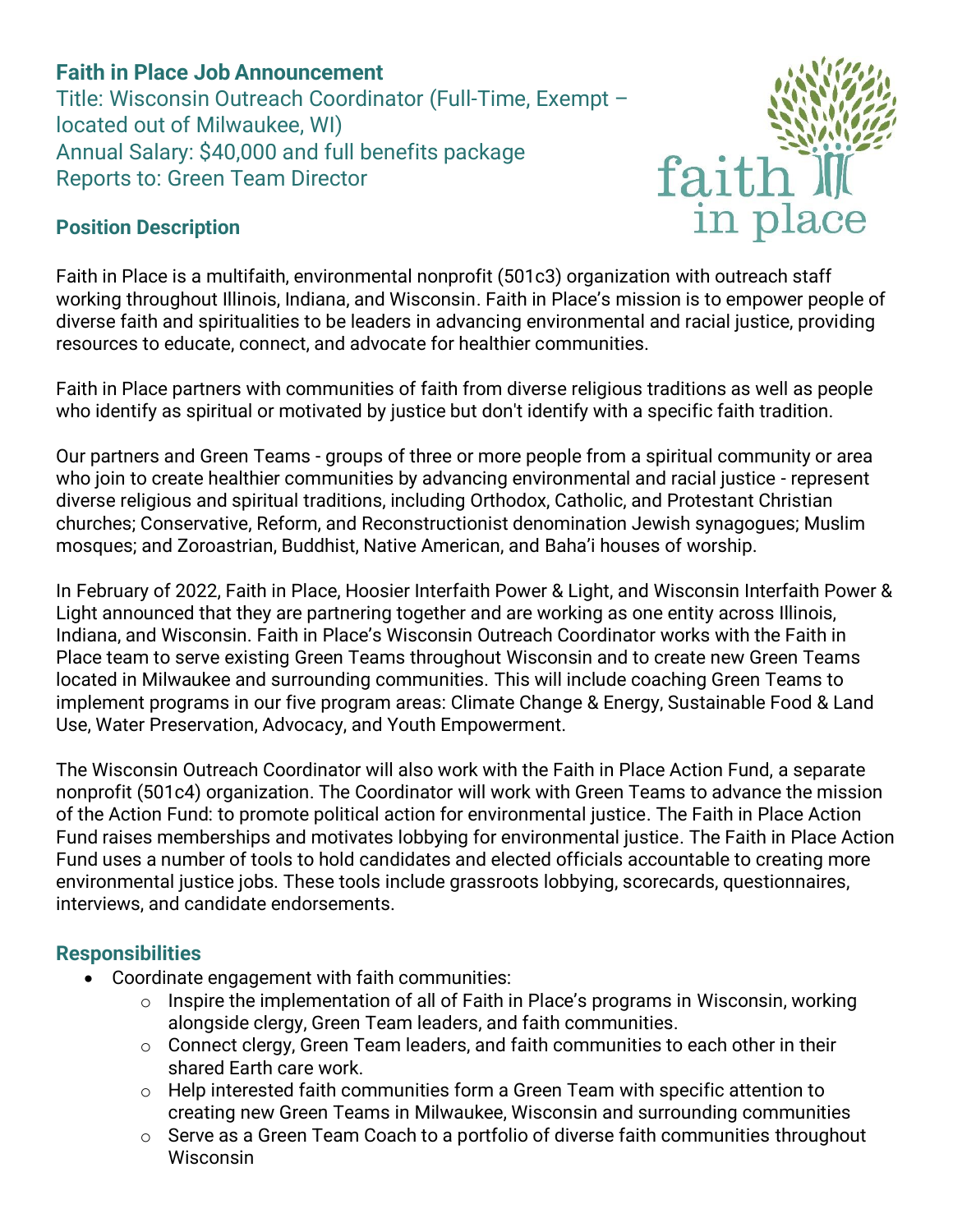- o Partner with staff to ensure a smooth partnership transition of Hoosier Interfaith Power & Light and Faith in Place
- Meet monthly and quarterly outreach and event goals in each program area per grant deliverables.
- Work with the Development Team to guide development strategy to fund Wisconsin work, meeting fundraising goals from foundations, individuals, and houses of worship.
- Participate in monthly Board Subcommittees as assigned
- Work with the Communications Team to send a monthly newsletter and other relevant information to Wisconsin supporters.
- Work with Advocacy Team to advance the Policy Platforms of Faith in Place and the Faith in Place Action Fund in Wisconsin
- Work with Programs team to advance program goals with Green Teams and meet grant deliverables through hosting webinars and events.
- Participate in weekly staff meetings and quarterly staff retreats.
- Other activities as required

## **Qualifications**

- Required Qualifications:
	- o Passion for environmental issues and economic/social justice
	- $\circ$  Exceptional verbal communication skills comfort in speaking to large groups, facilitating small group discussions, and excelling at one-on-one interactions
	- o Ability to effectively communicate and work with individuals from a wide variety of backgrounds, religious, and political beliefs
	- o Strong organizational ability and experience in meeting established goals within tight time frames
	- o Familiarity with standard business computer applications
	- o Ability and willingness to motivate individuals to take action regarding Earth care– prior experience in sales, organizing, or faith community life is a plus
	- o Resident of Milwaukee, Wisconsin, or nearby community
	- o Access to reliable transportation and a cell phone
- Preferred Qualifications:
	- o Bachelor's degree
	- o At least 2 years of experience community organizing
	- o Strong written communication skills
	- o Demonstrated experience in effectively leading and collaborating with volunteers– management or supervisory experience
	- o Experience working for a 501c3 nonprofit with a partner 501c4 organization

### **Hours**

This is a full-time Exempt position.

## **Additional Benefits**

A comprehensive benefits package is offered to full-time employees of Faith in Place. These benefits, with some employee contributions, include medical, dental, vision, life, and short-term and long-term disability insurance, employer matched SIMPLE IRA plan, which begin the first of the month following employment. Up to twenty paid vacation days, two paid personal days, and two paid sick days will begin after 6 months of employment. Monthly cell phone stipend and, during the work-from-home